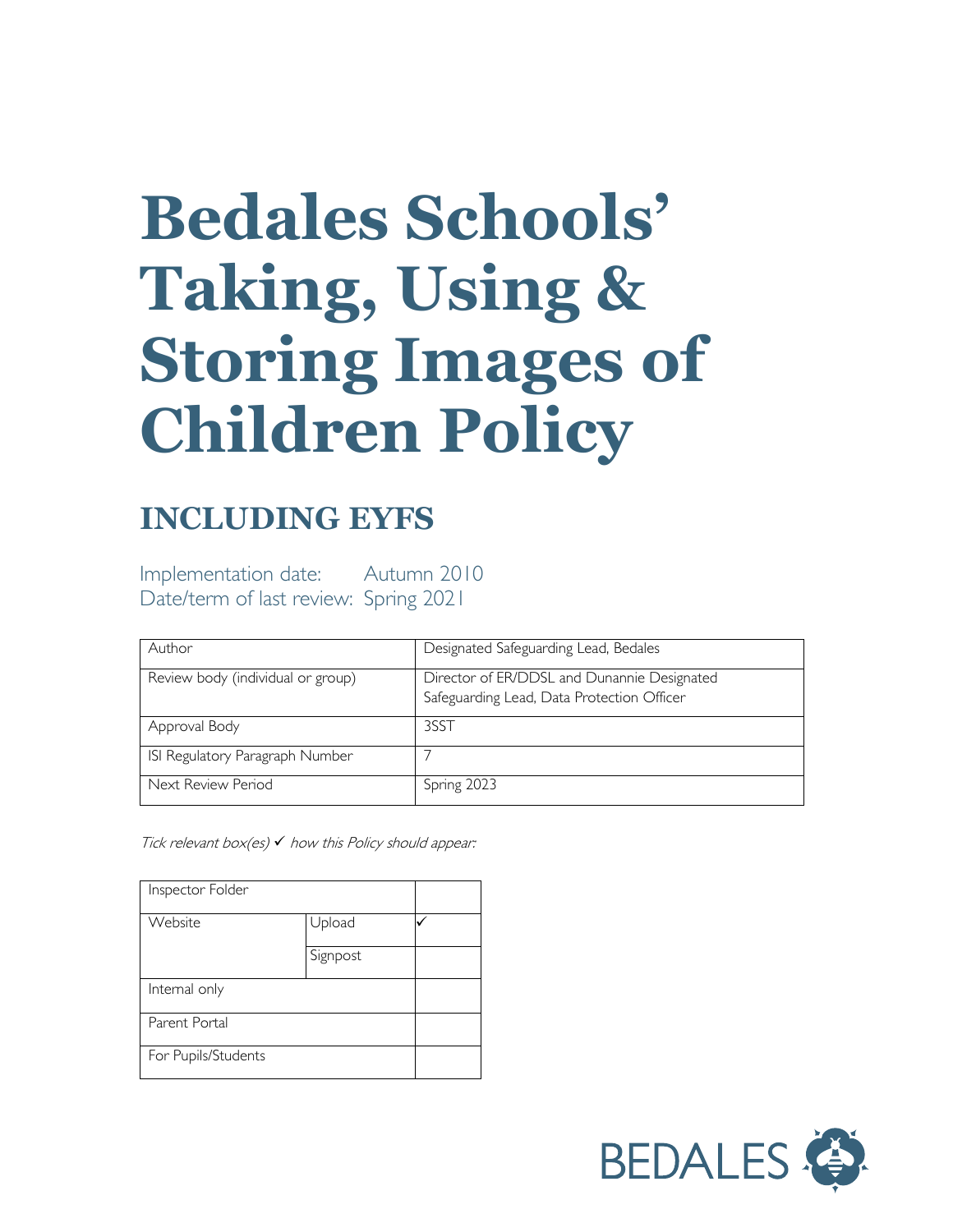### **Bedales Schools' Policy on Taking, Using & Storing Images of Children**

At the Bedales Schools, we are an open and inclusive community that is proud of the achievements of our pupils in their academic, artistic and sporting endeavours. We celebrate our diversity and give all of our many visitors a warm welcome.

We particularly welcome parents to our concerts, plays and sporting events, as well as to more formal occasions during the school year. The School walls are decorated with examples of pupils' work, team photographs and photographs of trips and expeditions in which our pupils have participated. We make full use of electronic notice boards inside the School to enhance our displays. Our website and social media channels are updated regularly, and parents are sent electronic newsletters reporting on news of our active community.

#### THE APPLICATION OF DATA PROTECTION LAWS TO TAKING, USING AND STORING IMAGES OF CHILDREN

Parents who accept a place for their child at the Bedales Schools are invited to agree to the School using images of their child and information relating to his or her achievements for promotional purposes, which may be published in the prospectus or on the School website and social media channels, as well as displayed within the premises, and in bulletins sent to the School community. A consent form is completed by the parent when the child joins the School. (Full details of the School's Data Protection Policy and of its Records Keeping Policy are available on request).

#### USE OF IMAGES: DISPLAYS ETC

We will only use images and video of our pupils for the following purposes:

- Internal displays (including clips of moving images) on digital and conventional notice boards within the School premises,
- Communications with the School community (parents, pupils, staff, Governors and alumni) via the School's website, social media channels and electronic mail/newsletters,
- Marketing the School both digitally by website, by prospectus, by displays at educational fairs and other marketing functions (both inside the UK and overseas), supplying to local and other relevant media, and by other means.

In the case of the use of an image or images in a significant advertising campaign (such as on external display boards, press advertising), the School will contact parents to ensure consent applies for the proposed media.

#### USE AND STORAGE OF RECORDINGS: ONLINE LEARNING

Lessons are recorded during Remote Learning for two purposes: to provide catch-up materials for pupils who are unable to attend the lesson in real-time (due to time zone differences or illness) and to safeguard pupils and staff. The video footage is stored securely and is only accessible to those in the Microsoft Teams channel.

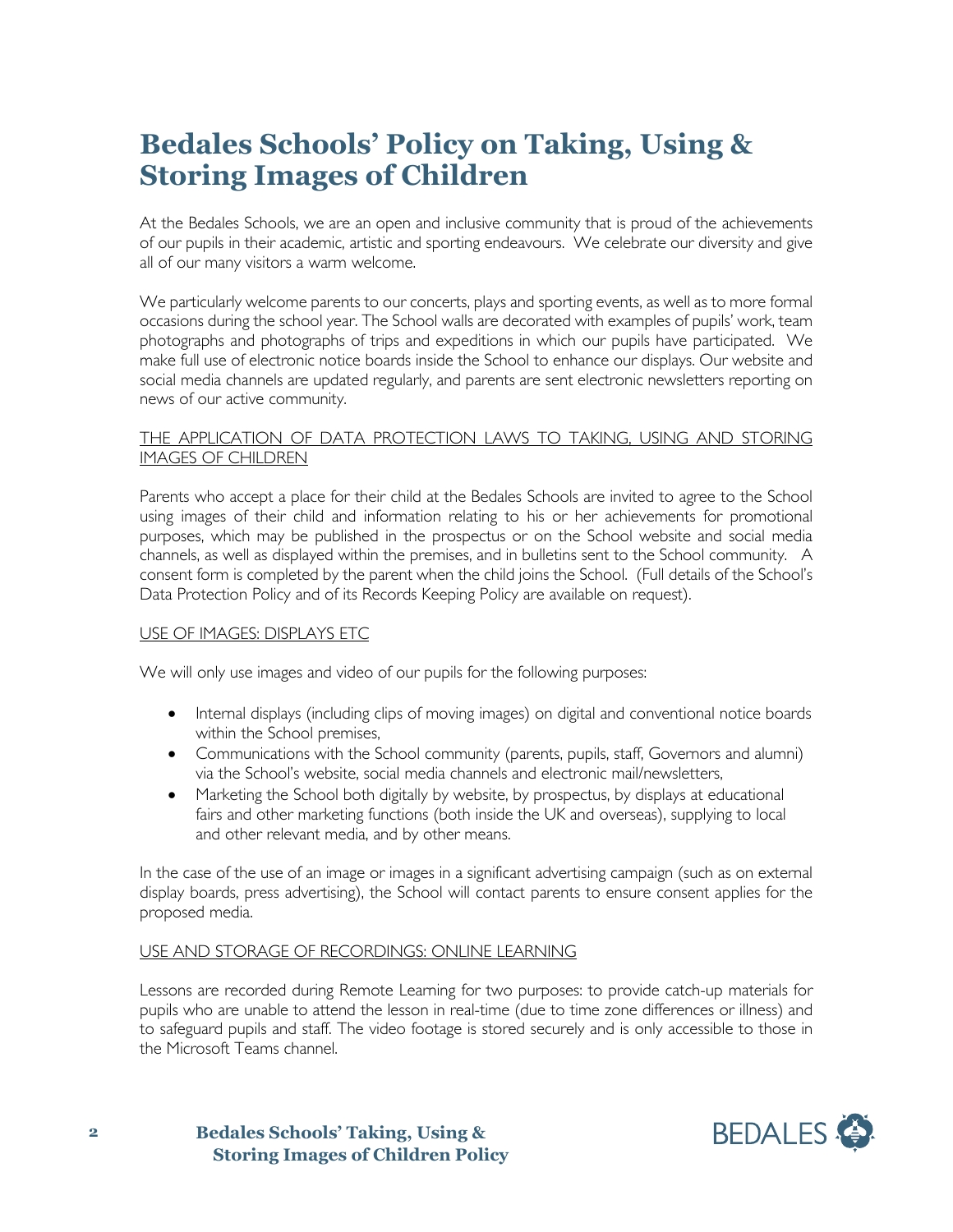#### USE OF IMAGES: INTERNAL IDENTIFICATION

All pupils are photographed on entering the School and, thereafter annually, for the purposes of internal identification. These passport-sized photographs identify the pupil by:

- Name
- Year Group
- House

They are securely stored in the password-protected area of the staff database, where access is restricted to academic, pastoral and school office staff. Any parent who so requests will be sent a copy of his or her son or daughter's photograph.

#### IMAGES THAT WE USE IN DISPLAYS, ON OUR WEBSITE, AND THE SCHOOL SOCIAL MEDIA **CHANNELS**

We only use images and video of school activities, such as plays, concerts, sporting fixtures, school trips etc. in their proper context. We never use images or videos as a means to embarrass or humiliate a pupil. Pupils are always properly supervised when professional photographers visit the School.

#### STORAGE AND REVIEW

Our images are stored securely in a password protected section of the School's database. They are reviewed regularly and deleted when no longer required.

We have a procedure in place for regularly checking and updating our website in every school holiday, when expired material is deleted.

#### MEDIA COVERAGE

From time to time we invite the press to attend an event in which our pupils are participating, and will make every effort to ensure that children whose parents or guardians have refused permission for images of their children to be used are excluded from any photographs.

From time to time, photographs of named pupils are published in electronic newsletters, on the School website and social media channels and released to the media to promote specific events and achievements; the children of parents who have requested that their child's photograph is not used for this purpose will be excluded unless they give specific permission.

We will consider taking up any complaints with the Independent Press Standards Organisation (IPSO) if the media fails to follow the appropriate code of practice for the protection of young people, including the children of celebrities.

#### STAFF INDUCTION

All new teaching and office staff are given guidance on the School's policy on taking, using and storing images of children.

**Bedales Schools' Taking, Using & Storing Images of Children Policy**